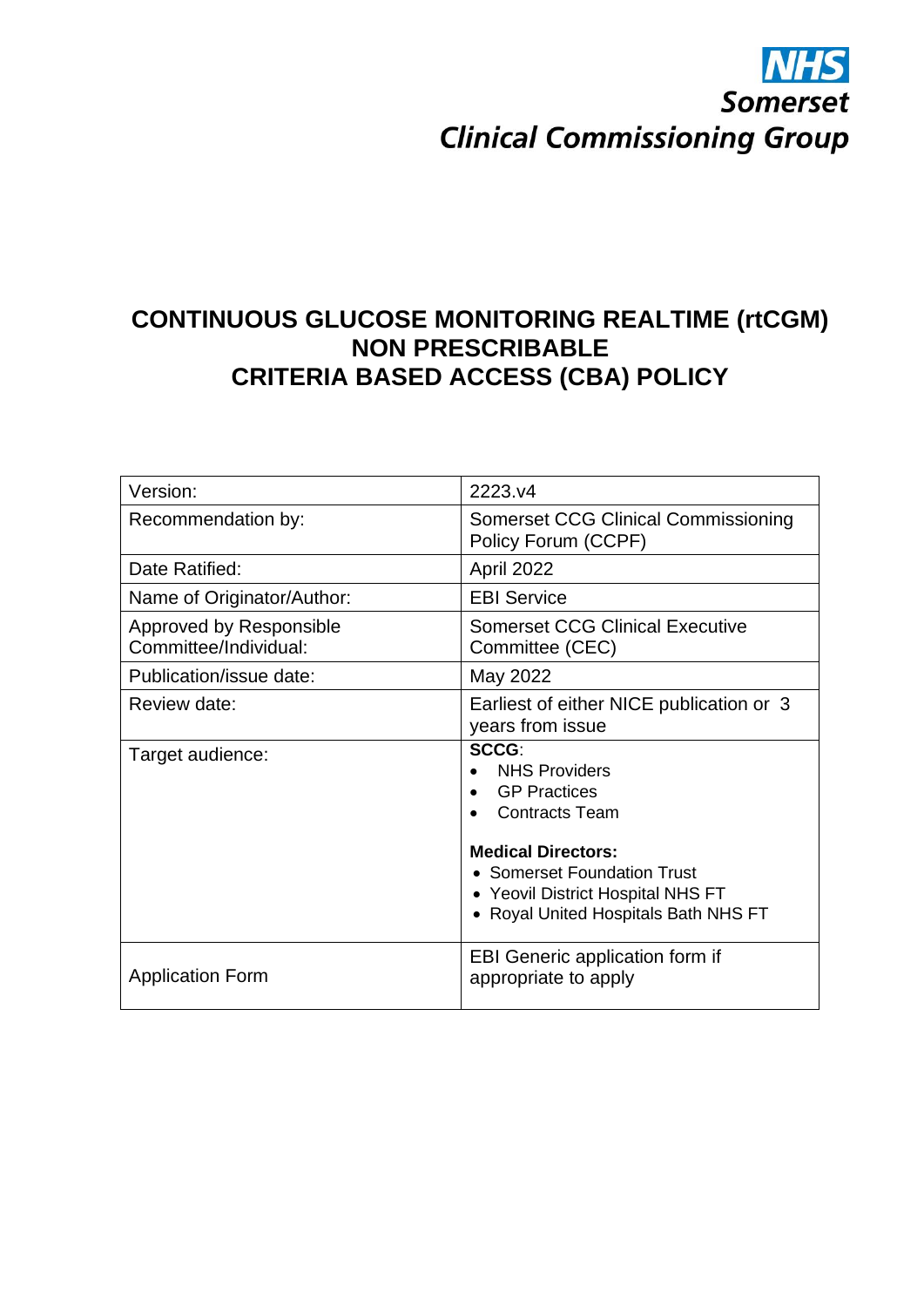# **CONTINUOUS GLUCOSE MONITORING REAL TIME (rtCGM) NON PRESCRIBABLE CRITERIA BASED ACCESS (CBA) POLICY**

| <b>Section</b> | <b>CONTENTS</b>                                         | Page |
|----------------|---------------------------------------------------------|------|
|                | <b>Version Control</b>                                  |      |
|                | <b>General Principles</b>                               |      |
| $\overline{2}$ | <b>Policy Criteria</b>                                  |      |
| 3              | <b>Evidence Based Interventions Application Process</b> |      |
| 4              | <b>Access To Policy</b>                                 |      |
| 5              | References                                              |      |

# **VERSION CONTROL**

| <b>Document Status:</b> | <b>Current policy</b> |
|-------------------------|-----------------------|
| <b>Version:</b>         | 2122.y4               |

| <b>DOCUMENT CHANGE HISTORY</b> |                  |                                                                                                   |  |
|--------------------------------|------------------|---------------------------------------------------------------------------------------------------|--|
| <b>Version</b>                 | <b>Date</b>      | <b>Comments</b>                                                                                   |  |
| 1718.v1                        | October 2017     | Inclusion of information                                                                          |  |
| 1920.v2                        | November 2019    | Inclusion of NICE recommendations, template<br>update                                             |  |
| 2021. v2.1                     | November 2020    | Updated following national allocation to extend<br>CGM to all Type1 pregnant women                |  |
| 2021 v2.1                      | <b>June 2021</b> | Inclusion of 2 additional cohorts of patients                                                     |  |
| 2021.v3                        | May 2022         | Policy title amended to include rtCGM non<br>prescribable & inclusion of updated NICE<br>quidance |  |

| Equality Impact Assessment (EIA) | N/A              |
|----------------------------------|------------------|
| Quality Impact Assessment (QIA)  | <b>July 2021</b> |
| <b>Sponsoring Director:</b>      |                  |
| Document Reference:              | 2122.y4          |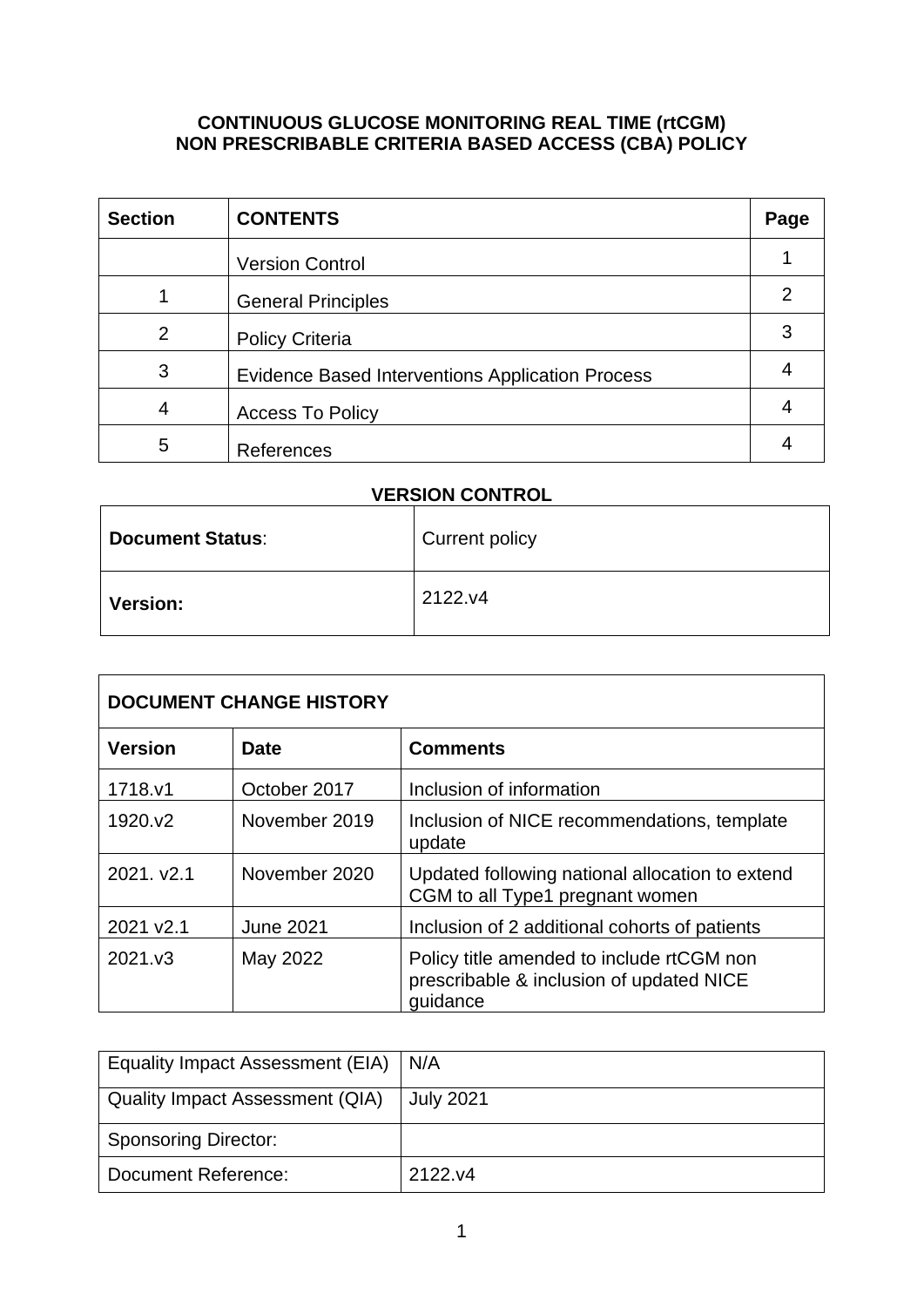# **1 GENERAL PRINCIPLES (CBA)**

- 1.1 Treatment should only be given in line with these general principles. Where patients are unable to meet these principles, in addition to the specific treatment criteria set out in this policy, funding approval may be sought from the CCG's Evidence Based Interventions Service (EBI) by submission of an EBI application form
- 1.2 Clinicians should assess their patients against the criteria within this policy prior to a referral and/or treatment
- 1.3 Treatment should only be undertaken where the criteria have been met and there is evidence that the treatment requested is effective and the patient has the potential to benefit from the proposed treatment. Where the patient has previously been provided with the treatment with limited or diminishing benefit, it is unlikely that they will qualify for further treatment
- 1.4 Referring patients to secondary / community care without them meeting the criteria or funding approval not secured not only incurs significant costs in out-patient appointments for patients that may not qualify for surgery, but inappropriately raises the patient's expectation of treatment
- 1.5 On limited occasions, the CCG may approve funding for an assessment only in order to confirm or obtain evidence demonstrating whether a patient meets the criteria for funding. In such cases, patients should be made aware that the assessment does not mean that they will be provided with surgery and surgery will only be provided where it can be demonstrated that the patients meets the criteria to access treatment in this policy
- 1.6 Patients should be advised being referred does not confirm that they will receive treatment or surgery for a condition as a consent discussion will need to be undertaken with a clinician prior to treatment
- 1.7 The policy does not apply to patients with suspected malignancy who should continue to be referred under 2 week wait pathway rules for assessment and testing as appropriate
- 1.8 Patients with an elevated BMI of 30 or more may experience more postsurgical complications including post-surgical wound infection so should be encouraged to lose weight further prior to seeking surgery. <https://www.sciencedirect.com/science/article/pii/S1198743X15007193> (Thelwall, 2015)
- 1.9 Patients who are smokers should be referred to smoking cessation services in order to reduce the risk of surgery and improve healing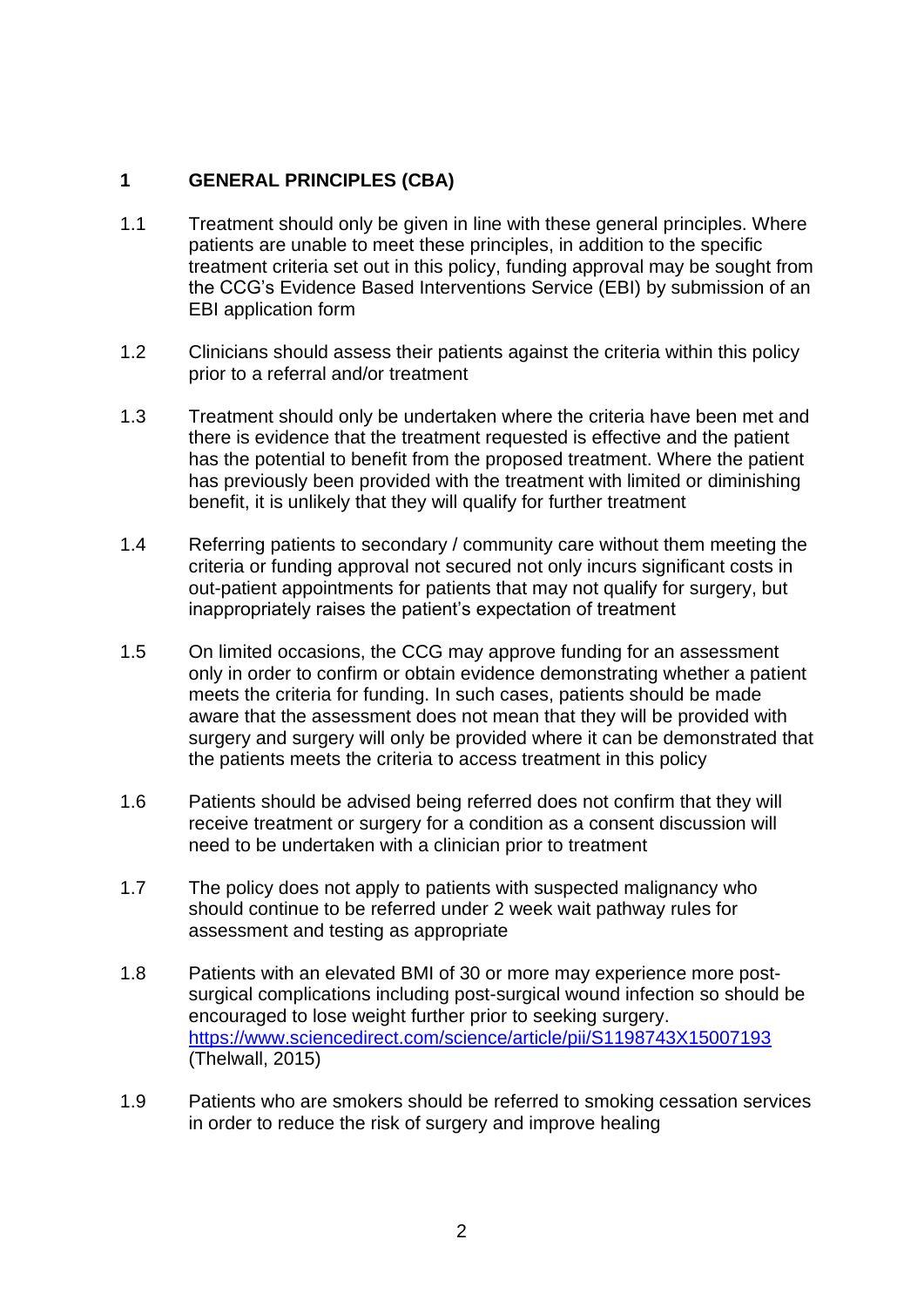#### **2 CONTINUOUS GLUCOSE MONITORING REAL TIME (rtCGM) NON PRESCRIBABLE CRITERIA BASED ACCESS (CBA) POLICY CRITERIA**

### 2.1 **Existing paediatric patients**

Existing paediatric patients receiving Continuous Glucose Monitoring (rtCGM) prior to the transfer of commissioning to the CCG may continue with the treatment on the recommendation of a consultant and the activity to be included within the contract arrangements in place with providers

- 2.2 Hybrid closed loop rtCGM is not routinely commissioned (pending NICE technology appraisal NICE's diagnostics guidance on integrated sensoraugmented pump therapy systems for managing blood glucose levels in type 1 diabetes. The guidance is being updated as a multiple technology appraisal and will assess hybrid closed loop systems
- 2.3 **THE CCG DOES NOT ROUTINELY COMMISSION** Non prescribable real time Continuous Glucose Monitoring (rtCGM) for any other group of patients other than those detailed under section 2.5

Patients who are not eligible for treatment under this policy, please refer to section 3 EVIDENCE BASED INTERVENTIONS APPLICATION PROCESS on how to apply for funding with evidence of clinical exceptionality

- 2.4 For recommendations on prescribable real time CGM (rtCGM) and intermittent scanning CGM (isCGM) refer to the Somerset Formulary **Guidance**
- 2.5 The CCG will routinely commission the choice of non prescribable rtCGM (Providing the CGM device does not exceed £2000\* per patient for 12 months) for new patients who fulfil one of the criteria below:
	- a) Are pregnant with Type 1 diabetes and deemed not suitable after a shared decision-making review for prescribable rtCGM or isCGM: **OR**
	- b) Have type 1 diabetes and a Learning Disability (patient on their GP LD register) or Autism and are deemed unsuitable after a shared decisionmaking review for prescribable rtCGM or isCGM **OR**
	- c) Have Type 1 diabetes and during the 6-month trial have a been identified with a clinical (e.g., Sensitivities to the device, for example local skin reactions) or technological incompatibility with licensed prescribable rtCGM or isCGM **OR**
	- d) Have Type1 diabetes and are ineligible for a licensed prescribable rtCGM or isCGM due to age

\*Subject to contractual position re procurement limit [https://www.supplychain.nhs.uk/product-information/contract-launch-brief/insulin-pumps](https://www.supplychain.nhs.uk/product-information/contract-launch-brief/insulin-pumps-and-associated-products/)[and-associated-products/](https://www.supplychain.nhs.uk/product-information/contract-launch-brief/insulin-pumps-and-associated-products/)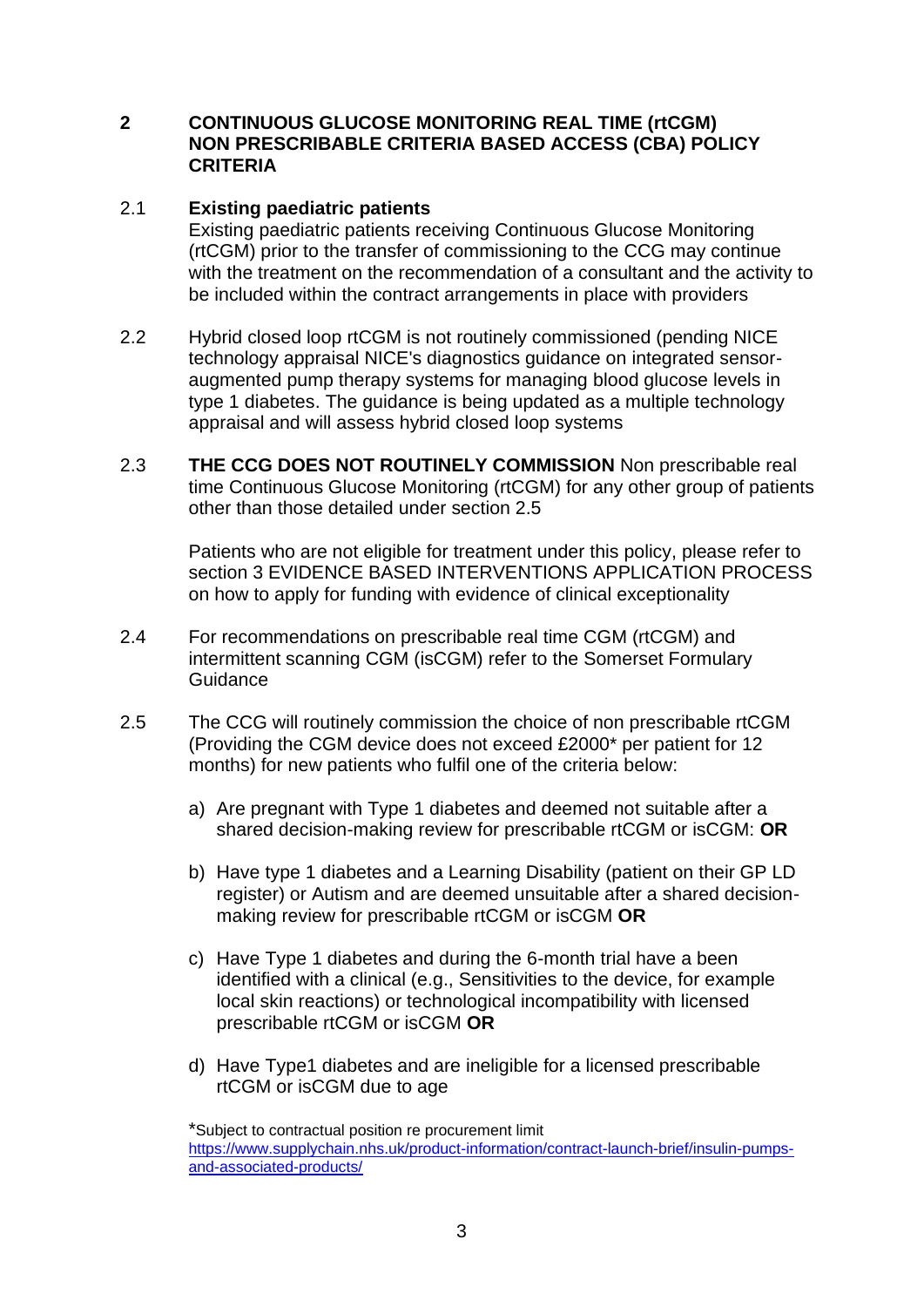# **3 EVIDENCE BASE INTERVENTIONS APPLICATION PROCESS**

- 3.1 Individual cases may be reviewed at the Commissioner's Evidence Base Interventions Panel where there is full support from a GP or Consultant for a treatment which is not commissioned by the Commissioner or where a patient is not eligible for a treatment under a specific policy
- 3.2 Completion of a **Generic EBI Application Form** by a patient's GP or Consultant is required
- 3.3 Applications cannot be considered from patients personally
- 3.4 It is expected that clinicians will have ensured that the patient, on behalf of who they are forwarding the application for, is appropriately informed about the existing policies prior to an application to the EBIP. This will reassure the Panel that the patient has a reasonable expectation of the outcome of the application and its context
- 3.5 EBI applications are reviewed and considered for clinical exceptionality

For further information on 'clinical exceptionality' please refer to the NHS England IFR policy [https://www.england.nhs.uk/wp](https://www.england.nhs.uk/wp-content/uploads/2017/11/comm-policy-indivdual-funding-requests.pdf)[content/uploads/2017/11/comm-policy-indivdual-funding-requests.pdf](https://www.england.nhs.uk/wp-content/uploads/2017/11/comm-policy-indivdual-funding-requests.pdf)

- 3.6 In order for funding to be agreed there must be some unusual or unique clinical factor about the patient that suggests that they are exceptional as defined below:
	- Significantly different to the general population of patients with the condition in question:
	- Likely to gain significantly more benefit from the intervention than might be expected from the average patient with the condition

# **4 ACCESS TO POLICY**

- 4.1 If you would like further copies of this policy or need it in another format, such as Braille or another language, please contact the Patient Advice and Liaison Service on Telephone number: 08000 851067
- 4.2 **Or write to us**: NHS Somerset Clinical Commissioning Group, Freepost RRKL-XKSC-ACSG, Yeovil, Somerset, BA22 8HR or **Email** us: [somccg.pals@nhs.net](mailto:somccg.pals@nhs.net)

#### **5 REFERENCES**

The following sources have been considered when drafting this policy:

- 5.1 <https://www.nice.org.uk/guidance/ng28> [https://www.nice.org.uk/guidance/ng28/chapter/Recommendations#continuous-glucose](https://www.nice.org.uk/guidance/ng28/chapter/Recommendations#continuous-glucose-monitoring)[monitoring](https://www.nice.org.uk/guidance/ng28/chapter/Recommendations#continuous-glucose-monitoring)
- 5.2 <https://www.nice.org.uk/guidance/ng17>